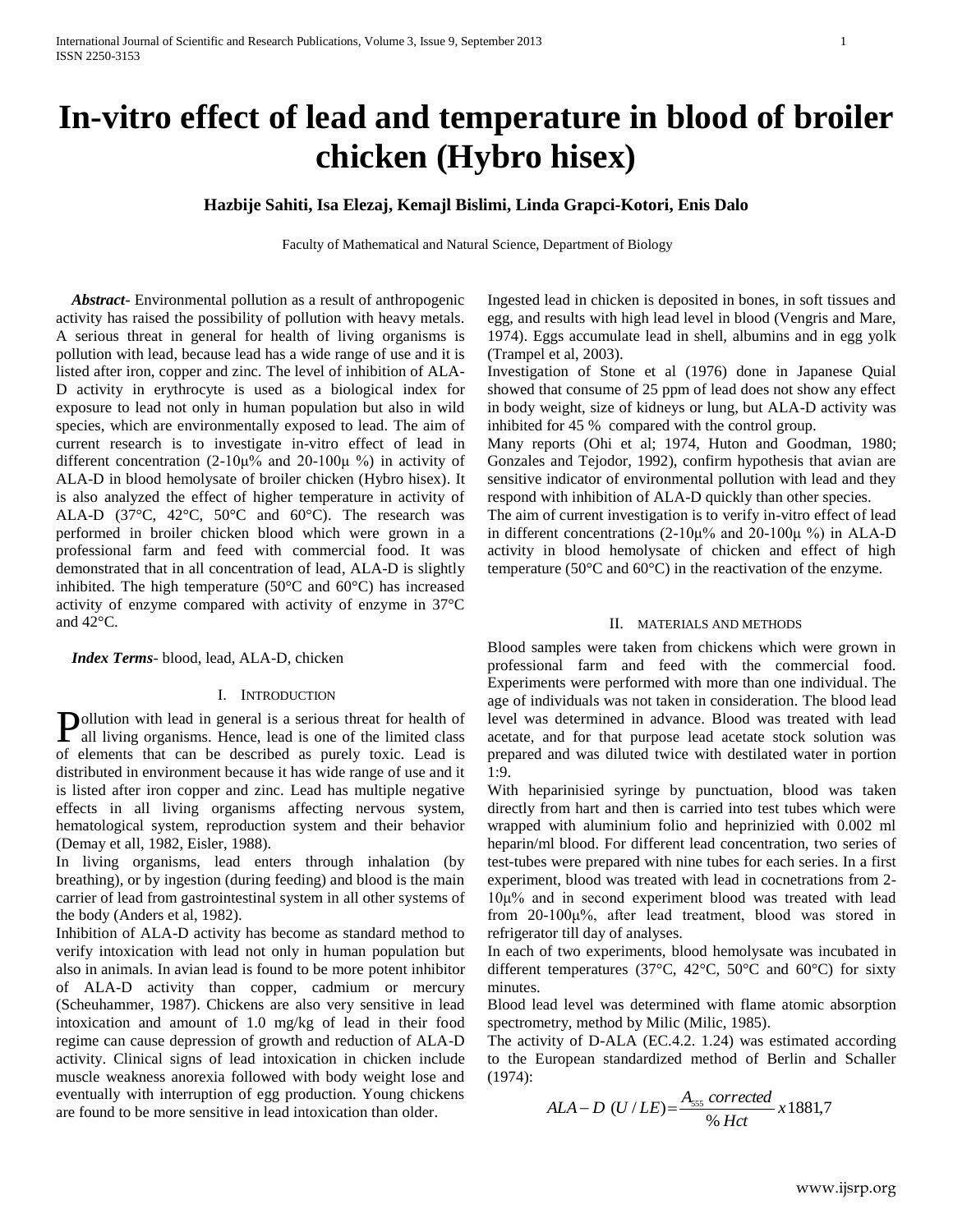Statistical software Sigmastat was used for processing results of investigation and presented as average values with corresponding standard deviations.

### III. RESULTS

Effect of low concentration of lead  $(2-10\mu\%)$  and influence of different temperatures (37°C, 42°C, 50°C and 60°C) in activity of ALA-D activity in blood hemolysate of chicken is presented in Fig. 1.



**Fig. 1:** Correlation between ALA-D activity and lead concentration (2-10  $\mu$ g%) in different temperatures (37°C,42°C,  $50^{\circ}$ C and  $60^{\circ}$ C)

Figure 1 shows that lowest activity of ALA-D is marked in 37  $\degree$ C and it is 80 - 95 ALA-D U/LE. In 42°C which is normal body temperature of avian in beginning enzyme activity is higher than in previous temperature but after concentration of 5 μg% until 10μg% of lead it fall down and it remains almost unchanged.

Enzyme activity is shown to be lower in  $50^{\circ}$ C than in 42 $^{\circ}$ C and it is almost same in all concentrations of lead.

An increase of ALA-D activity is marked in 60°C.



**Fig. 2:** Correlation between ALA-D activity and lead concentration (20-100 μg%) in different temperatures (37°C,42°C, 50°C and 60°C)

Effect of high lead concentration in activity of ALA-D is presented in Fig.2. It is shown that in temperature of 37°, activity of ALA-D is very low and almost same in all concentration. In temperature of 42°C activity of ALA-D is in negative correlation with lead concentration. Further fig. 2 indicates that in 50°C activity of enzyme is higher than in 42°C but with the same trend of ALA-D inhibition in both temperatures.

The highest activity of ALA-D activity is marked in temperature of  $60^{\circ}$ C.

#### IV. DISCUSSION

The level of inhibition of ALA-D activity in erythrocyte is used as a biological index for exposure to lead not only in human population but also in wild species, which are environmentally exposed to lead. Test of ALA-D inhibition as index of lead exposure has many advantages than other biochemical tests because:

- 1. ALA-D is inhibited before any other effect appears.
- 2. In human population ALA-D is inhibited even in low concentration.
- 3. Inhibition is indirect proportional with lead level.
- 4. Spontaneous regeneration of inhibited ALA-D is very slow.

In current investigation in which in-vitro effect of lead was investigated is demonstrated that the test of inhibition of ALA-D is not reliable.

Results of the present study has shown slight inhibition of ALA-D activity in all concentration of lead  $(2-100\mu\%)$  after incubation of hemolysate in different temperatures (°C, 42°C, 50°C and 60°C). These results are compatible with results of Pauza, et al (2005) obtained from their investigation in chicken embryo treated with lead.

High activity of ALA-D after incubation in high temperatures obtained in current research is in harmony with the results of Scheuhammer, (1987), who has observed increase of activity for 20% in 42°C compared to 37°C, and also observed that lead is 10-100 times more potent inhibitor of ALA-D activity than Cu, Cd or Hg.

However many reports of different authors showed that lead is more inhibitor of ALA-D activity in-vivo than in in-vitro in different living organisms.

Elezaj et al (2004) has observed negative correlation of ALA-D activity and lead in blood of pigeon (Columbia livia) collected in three different areas (Mitrovica, Prishtina and Zatrig).

The research done by Bakalli (1990) with chicken (Hybro hisex) exposed to lead in region of Mirtovica shows negative correlation of ALA-D activity and lead compared to the control group.

In current investigation use of ALA-D activity as index of lead exposure in context of environmental studies could not be reliable because the ALA-D shown to be not sensitive in in-vitro exposure with lead. Results shows lower activity of ALA-D in blood hemolysate of chicken treated with lead than ALA-D activity of human blood hemolysate in same condition.